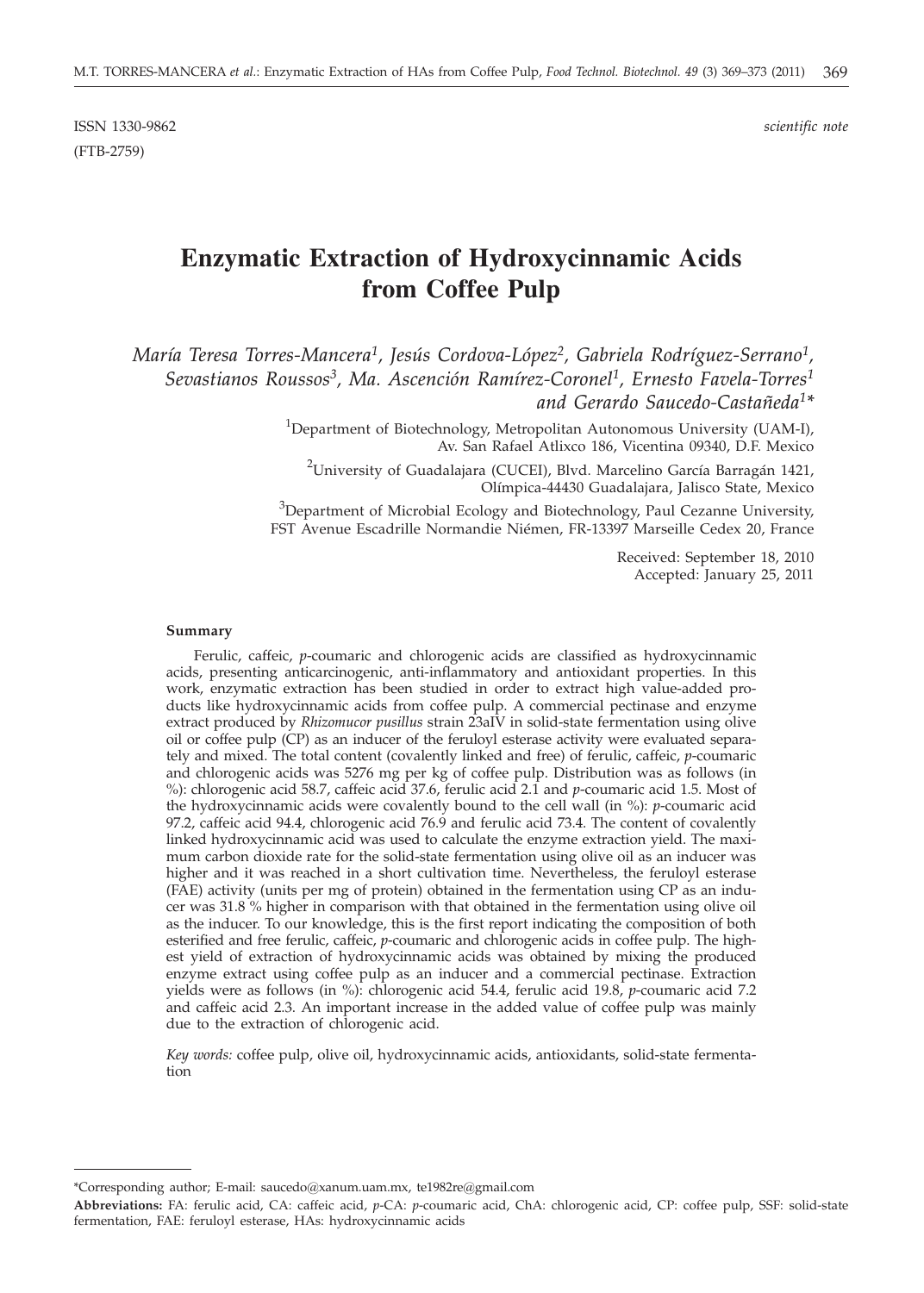#### **Introduction**

Coffee pulp (CP) represents the most abundant waste obtained after wet pulping of coffee cherries. It is estimated that CP represents 40 % of several million tonnes of coffee cherries processed by the wet method in Mexico, Central America and Colombia. In Mexico, a production of 3760 million tonnes was reported in 2008 (*1*). This by-product contains 23–27 % fermentable sugars on a dry mass basis. CP treatment should be carried out in order to avoid serious problems of pollution in rivers and soil close to the industrial coffee processing facilities (beneficios). Several alternatives have been suggested for the utilisation of CP for fuel production, furfural extraction and as a fermentable substrate (*1*). However, it is a material that could be used for the extraction of high- -value compounds such as hydroxycinnamic acids (ferulic acid, caffeic acid and *p*-coumaric acid) (*2*). The hydroxycinnamic acids (HAs) are usually covalently linked to polysaccharides of plant cell walls through ester linkage. They exhibit anticarcinogenic, anti-inflammatory and antioxidant properties. These properties are of great interest for the food, pharmaceutical and cosmetology industries (*3*). Ferulic acid (FA) is found in a wide variety of plant cell walls and can be used as an additive due to its ability to inhibit peroxidation of fatty acids and constitutes the active ingredient in many skin lotions and sunscreens. Commercial utilisation of natural FA has been limited by its availability and cost (*2*). In plant material, HAs are also found as a soluble conjugate of quinic acid named chlorogenic acid (*4*). As a consequence, enzymes allowing the release of these aromatic compounds are of special interest due to their potential industrial applications.

Feruloyl esterases (FAE; E.C. 3.1.1.73), belonging to a subclass of the carboxylic acid esterases (E.C. 3.1.1.1), have been found to cleave the ester linkage between FA and plant cell wall polysaccharides. They are organised into four functional classes named types A, B, C and D according to their ability to hydrolyse the four methyl esters of HAs, methyl ferulate, methyl caffeate, methyl sinapate and methyl *p*-coumarate. Types A and B feruloyl esterases hydrolyse methyl ferulate and methyl *p-*coumarate. Type A feruloyl esterase also hydrolyses methyl sinapate and type B also hydrolyses methyl caffeate. Types C and D feruloyl esterases hydrolyse the four methyl esters of HAs. Only types A and D release diferulic compounds (*5*). On the other hand, hydrolytic enzyme lipases are glycerol ester hydrolases (E.C. 3.1.1.3), which hydrolyse ester linkages of glycerides at the water-oil interface. There are three amino acid residues in the FAE active site: serine (Ser), aspartic acid (Asp) and histidine (His) (*5*,*6*). FAE presents a protein sequence homology belonging to the same family as the serine proteases, esterases and lipases, with a serine residue acting as the nucleophile in a catalytic region comprising the hydroxyl group of the active serine, the imidazole side chain of histidine and a buried carboxylic acid chain, a similar catalytic mechanism to the fungal lipases. Therefore, the lipases can exhibit FAE activity (*5,7,8*). The use of single enzymatic activities is not recommended for the release of HAs from natural plant polymers, so the use of suitable enzyme mixtures including pectinase, xylanase and amylase has been reported (*4,5*).

FAE production by microorganisms has become important, especially in biotechnological processes for many industries and medicinal applications (*9*). Thus the discovery of new FAEs with novel properties continues to be an important research area. FAE is produced from *Aspergillus* sp*.* using either solid-state fermentation (SSF) or submerged fermentation, along with pectinases, cellulases and xylanases, and can release HAs from wheat bran, rice bran, sugar cane, bamboos and sugar beet pulp, among others. SSF is attractive because it presents many advantages for fungal cultivation. The solid supports used in the SSF process can be inert materials such as perlite or natural materials such as agricultural, forestry and food processing residues and wastes, used as inducers and carbon sources for the production of FAEs. *Penicillium* sp. and the thermophilic fungus *Sporotrichum thermophile* are capable of producing FAEs when grown on agricultural residues such as sugar beet pulp and brewer's spent grain under SSF (*9*). An esterase from *Fusarium oxysporum* plays a significant role in the production of flavouring and fragrance compounds from geraniol and fatty acids. Pentylferulate ester, a flavour precursor in food processing and also in cosmetics, is a product of FAE using water-in-oil microemulsions (*10*). Currently, there are no reports of FAE production using SSF by *Rhizomucor pusillus*. The aim of this work is to evaluate the release of the HAs from the cell wall of coffee pulp (CP) by enzymatic treatment of commercial pectinase and enzyme extract produced in SSF by *R. pusillus* using olive oil or CP as inducers.

## **Material and Methods**

#### *Strain, conservation and propagation*

*Rhizomucor pusillus* strain 23aIV was obtained from the microorganism collection of Dr. Jesús A. Córdova López (University of Guadalajara, Jalisco State, Mexico). The strain was maintained on agar plates at  $4 \degree C$ . The inoculum was prepared by culturing *R. pusillus* in 500 mL Erlenmeyer flasks containing 60 mL of potato dextrose agar (PDA) at 30 °C for 5 days. Spores were harvested with 30 mL of Tween 80 solution (0.01 %) and recovered with a magnetic stirrer. Spores were counted using a Neubauer hemocytometer (Blaubrand, Germany).

#### *Agro-industrial substrate*

Coffee pulp was obtained from a commercial co-operative enterprise, Beneficios de café (Veracruz, Mexico). For conservation, CP was dried at 60 °C for 24 h until it reached a moisture content close to 5 % and it was ground and sieved (particle sizes 0.8 mm and 1.12 cm). Distilled water was added to CP to reach a moisture content of 30 %, and then it was autoclaved for 10 min at 103.42 kPa.

#### *Solid-state fermentation conditions*

*R. pusillus* 23aIV was cultivated in SSF under two conditions: (*i*) perlite was used as an inert support impregnated with a culture broth reported by Rodríguez *et al.* (*11*), and olive oil as the inducer, and (*ii*) CP as the substrate, which was impregnated with the medium reported by Asther *et al.* (*12*) and diluted to 50 %. Glass columns (20×2.5 cm of diameter) were packed with per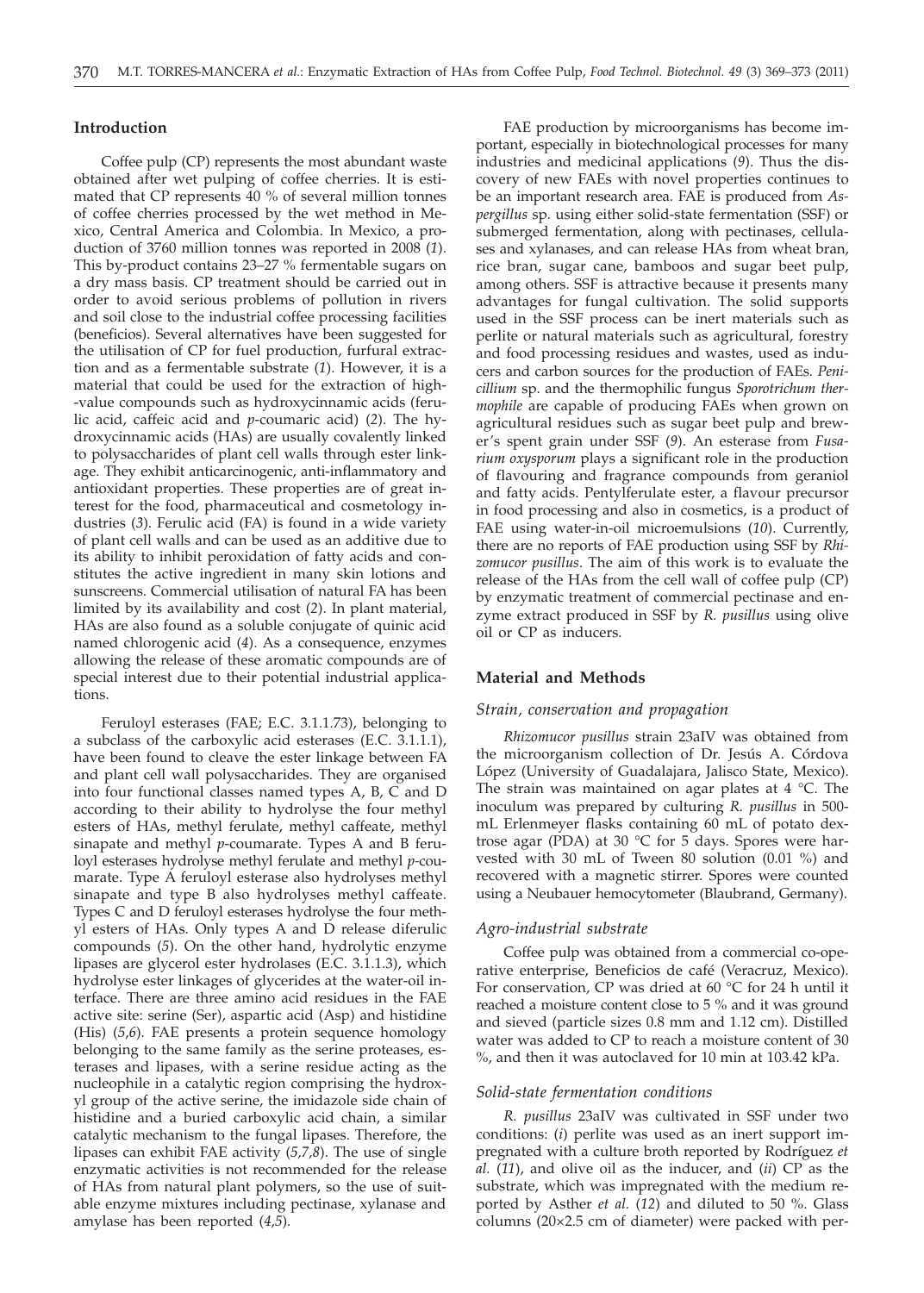lite (particle sizes 0.8 and 1.19 mm) or CP (1.12 cm) impregnated with the inoculated culture medium. The medium was inoculated with  $3.10<sup>7</sup>$  spores per g of dry substrate and the moisture content was adjusted to 60 %. Columns were incubated at 40 °C. Fungal growth was determined by monitoring the production of  $CO<sub>2</sub>$  (13). Results were expressed as mg of  $CO<sub>2</sub>$  per g of dry matter (DM) per hour.

# *Collection of the enzyme extract*

At the end of culture fermentation, the solids were dried by passing through an air flow of 10 L/min at 30 °C for less than 20 min, until a moisture content close to 5 % was reached. FAE crude enzyme extracts were obtained in a 1:5 (by mass per volume) mixture of fermented solids (dry basis) and 50 mM citrate buffer at pH=6. The mixture was stirred using a vortex mixer for 5 min and was centrifuged at 5 000 rpm for 15 min in a centrifuge (Allegra<sup>TH</sup> 25R; Beckman Coulter Inc., Mexico City, Mexico), at 4 °C. The crude enzyme extracts were stored at 4 °C until use.

#### *Enzymatic extraction*

Enzymatic extraction of HAs from CP without free HAs was performed as follows: dry CP (10 g) was mixed with 90 mL of citrate buffer (50 mM, pH=6). Five enzymatic treatments were performed as indicated in Table 1.

Table 1. Enzymatic treatments

|                       |             |   |         |  | Treatments |  |  |  |
|-----------------------|-------------|---|---------|--|------------|--|--|--|
| Enzyme extracts       | Inducer     |   | B C D E |  |            |  |  |  |
|                       |             |   |         |  |            |  |  |  |
| Commercial pectinase* |             | X |         |  |            |  |  |  |
|                       | olive oil   |   |         |  |            |  |  |  |
| FAE by R. pusillus**  | coffee pulp |   |         |  |            |  |  |  |
|                       |             |   |         |  |            |  |  |  |

\*10 U of commercial pectinase from *A. niger* (Fluka, USA) \*\*10 U of FAE activity produced in this work by SSF

The enzymatic extraction was performed in darkness at 30 and 40 °C under continuous stirring (100 rpm). Samples were taken at 0, 1, 3, 6 and 12 h of the reaction. A selective extraction of HAs was carried out with a ratio of sample to ethyl acetate of 1:1 (by volume). Then, HA levels were determined by HPLC.

## *Determination of HAs in CP*

Total content of FA, CA, *p-*CA and ChA was determined by alkaline hydrolysis as follows: a CP sample of 10 g (particle size 0.8 mm) was mixed with 50 mL of 2 M NaOH (pH=12), and hydrolysis was carried out at 50 °C and 100 rpm for 2 h. Then, the supernatant was acidified to pH=3 with HCl (J.T. Baker, Mexico City, Mexico) and the extraction of HAs with ethyl acetate (J.T. Baker) was carried out as indicated above, followed by HPLC analysis. Free (non-covalently linked) FA, CA, *p*-CA and ChA were extracted with aqueous methanol (80 %) as follows: a sample of  $CP$  of  $10 \text{ g}$  (particle size 0.8 cm) was mixed with 50 mL of aqueous methanol (80 %) at 40 °C and 100 rpm for 30 min. The supernatant was evaporated (50 °C) under reduced pressure in a rotavapor

(R-200; Büchi Labortechnik AG, Flawil, Switzerland) and then analysed by HPLC (*14*). Exhausted solids of CP without free HAs were dried to moisture content close to 5 % and stored until use.

#### *Enzyme assay*

FAE activity was measured using a titrimetric technique. The reaction was performed in a mixture of 4.5 mM methyl ferulate (Extrasynthese, Genay Cedex, France) and the enzyme extract in a ratio of 12:1 (by volume) at 45 °C, pH=6, for 15 min. The volume of NaOH added to maintain the pH constant (6.0) was registered continuously for 15 min using a DL 21 titrator (Mettler Toledo, Greifensee, Switzerland). Activities were expressed in enzyme units (U). One U was defined as the amount of enzyme required to release 1 µmol of product per minute under the assay conditions. Protein concentration was determined according to Lowry *et al.* (*15*).

## *HPLC analysis*

HPLC was performed using an LC 250 binary LC pump (PerkinElmer, Inc., Waltham, MA, USA), coupled with a variable UV/VIS detector and a Varian Polaris 5 amide C-18 (Agilent Technologies, Santa Clara, CA, USA) reversed phase column (200×4.6 mm) at 36 °C and with a mobile phase at a flow rate of 1 mL/min. The mobile phase was a mixture of two solvents: solvent A was an aqueous solution of acetic acid (0.5 %), and solvent B was methanol. Separation was achieved by an elution gradient using an initial composition of 0 to 12 min of 80 % solvent A. Solvent A was then decreased to 10 % in 5 min and it was increased to 80 % in 10 min. Then, the column was washed with 80 % solvent A for 5 min (*4*).

## **Results and Discussion**

## *Content of HAs in CP*

The content of esterified and free FA, CA, *p*-CA and ChA in CP was 4416.7 and 856 mg of HAs per kg of CP, respectively. Most HAs in the CP were covalently bound to the cell wall and were probably esterified. The distribution of linked *p-*CA, CA, ChA and FA was 97.2, 94.4, 76.9 and 73.4 %, respectively (Table 2). The total mass of these HAs per mass (kg) of CP was in agreement with that reported by other authors: 3600–27000 mg of ChA, 1600–3100 mg of CA, 100–240 mg of FA and 80 mg of *p*-CA (*4*,*16*,*17*). CP was rich in ChA and CA. The ChA covalently bound to the cell wall was probably responsible for the resistance of cell wall to the degradation by the microorganism (*18*). The conditions used during the alkaline hydrolysis allowed for the determination the content of ChA, without hydrolysis into CA and quinic acid. This paper reports for the first time the esterified and free amounts of FA, CA, *p*-CA and ChA in coffee pulp.

## *Enzyme production in SSF*

Fig. 1 shows the  $CO<sub>2</sub>$  production rate (CPR) by *R*. *pusillus* under the two conditions used. The maximum value of CPR using CP as the substrate of (5.9±0.05) mg of  $CO<sub>2</sub>$  per h per g of DM was reached after 31 h of cultivation. This value was increased by a factor of 2.3 after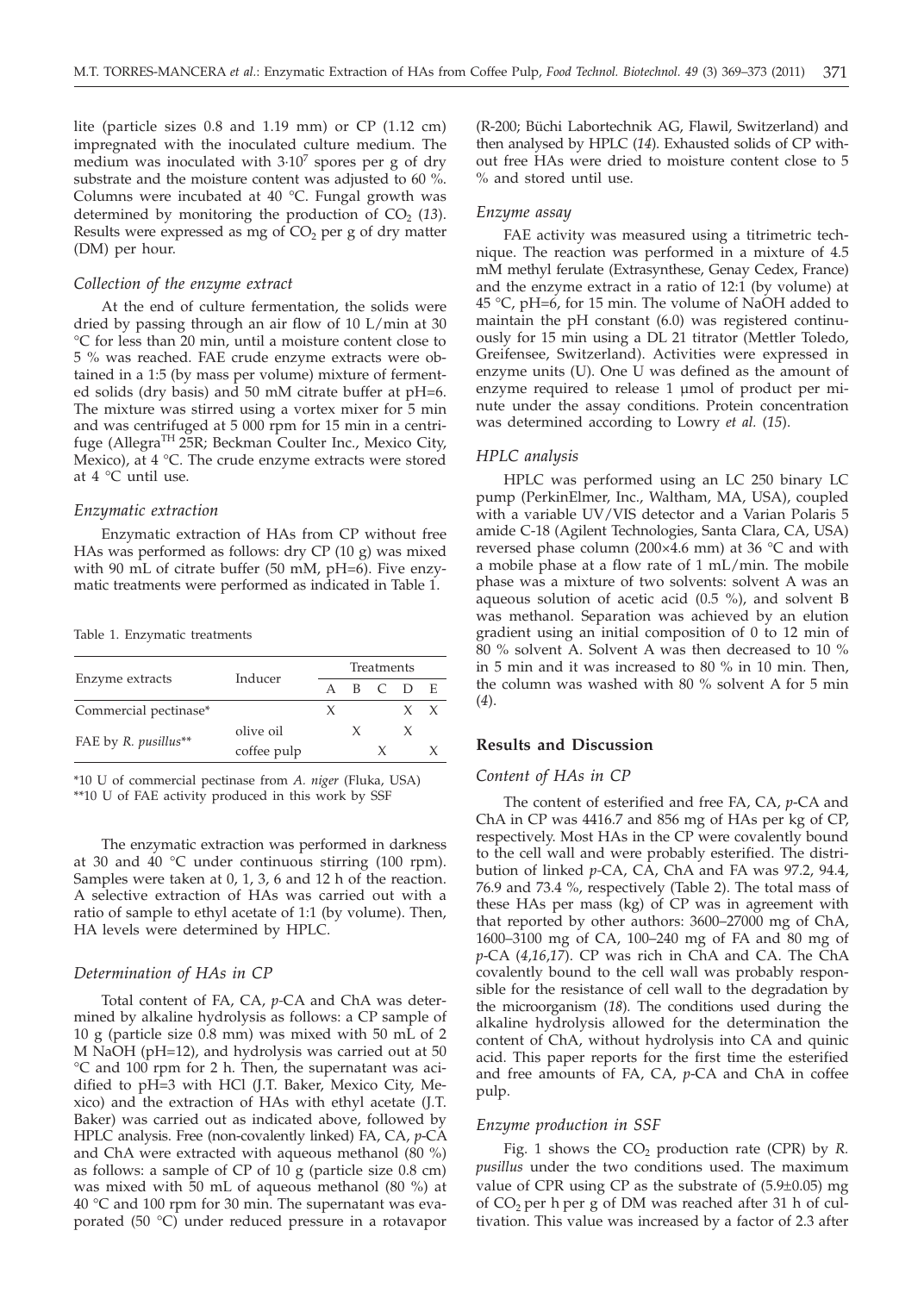|                      | $w$ (chlorogenic acid) | $w$ (caffeic acid) | $w$ (ferulic acid) | $w(p$ -coumaric acid) |
|----------------------|------------------------|--------------------|--------------------|-----------------------|
|                      | mg/kg                  | mg/kg              | mg/kg              | mg/kg                 |
| Esterified+free HAs* | $3097 + 3.5$           | 1985±3.6           | $113+4.7$          | $81 \pm 6.0$          |
| Esterified HAs**     | $2382.8+4.5$           | 1873.1+4.5         | $83{\pm}5.8$       | $78.7 + 5.9$          |
| Free HAs***          | $714.2 + 4.7$          | $111.9 + 4.9$      | $30+7.0$           | traces                |

Table 2. Hydroxycinnamic acid composition of coffee pulp on a dry basis

Data are mean values of triplicate analyses; \*alkaline hydrolysis: 2 M NaOH, 2 h, 50 °C, 100 rpm; \*\*calculated as the difference between total HAs and free HAs; \*\*\*extraction with 80 % methanol, 30 min, 40 °C, 100 rpm; traces: not detected by HPLC



Fig. 1. Production of CO<sub>2</sub> by *R. pusillus* in SSF expressed as mass (mg) of  $CO<sub>2</sub>$  per time (h) per mass (g) of dry matter (DM) using agrolite as an inert support and olive oil as an inducer  $(\Box)$  and CP as both support and inducer  $(\blacksquare)$ . Arrows indicate the fermentation time for the collection of the enzyme extract

17 h of cultivation when olive oil was used as an inducer. These differences were probably due to the type of inducer and culture medium composition used in the SSF (*12*).

The enzyme extract was obtained when the maximum CPR in the SSF was reached. In previous studies (data not shown), we had demonstrated that the maximum FAE activity is well correlated with the maximum CPR. After this event, the FAE activity decreased, probably due to the presence of proteases. The FAE activity found in the extract from commercial pectinase was 5.3 and 4.3 times greater than that found in the enzymatic extract produced by *R. pusillus* using olive oil or coffee pulp as inducers, respectively (Table 3). The FAE activities of both enzymatic extracts per DM were higher than previously reported (*12*) for FAE by *Aspergillus niger*  $(0.03 \text{ U/g})$ . There are no reports of FAE production using SSF by *Rhizomucor pusillus*.

#### *Enzymatic extraction of HAs*

The enzymatic extraction of HAs was performed with a mixture of enzymatic extracts as shown Table 1. The best conditions (data shown) for enzymatic extraction of FA, CA, *p*-CA and ChA were determined to be 40 °C for 6 h at 100 rpm.

|  |  |  |  |  |  | Table 3. FAE activity in enzymatic extract |  |
|--|--|--|--|--|--|--------------------------------------------|--|
|--|--|--|--|--|--|--------------------------------------------|--|

| Support/               |                      | FAE activity      |                                  |  |  |
|------------------------|----------------------|-------------------|----------------------------------|--|--|
| inducer                | Enzymatic extract    | U/mg              | U/g                              |  |  |
|                        | Commercial pectinase | $31.28 \pm 0.05*$ | 52.13±0.03**                     |  |  |
| Agrolite/<br>olive oil | Esterase (23aIV)     | $0.85 \pm 0.13*$  | $9.89 \pm 0.03***$               |  |  |
| CP/CP                  | Esterase (23aIV)     |                   | $1.12\pm0.10*$ $12.11\pm0.05***$ |  |  |
|                        |                      |                   |                                  |  |  |

Data are mean values of triplicate analyses; \*U per mass (mg) of protein, \*\*U per mass (g) of dry solid, \*\*\*U per mass (g) of fermented dry substrate; pectinase was from *Aspergillus niger* (1.41 U/mg)

The two enzymatic extracts produced by *R. pusillus* released HAs from CP and showed different enzyme activities. CP was a better inducer than olive oil for specific FAE production. The amount of free ChA, CA, FA and *p*-CA released by the esterases increased in the presence of pectinase (Table 4).

The commercial pectinase extract exhibited both de- -esterifying and depolymerising activities. These enzyme activities were responsible for the increase in the extraction yield of HAs from CP. These results suggest that the pectinase activity solubilised part of the cell wall structure of CP. Table 4 shows the results of HA extraction using five different treatments. It is worth noting that the extraction yields of the combined treatments (D and E) were higher in comparison with those obtained using individual enzyme extracts (A, B, C).

Asther *et al.* (*12*) reported an extraction yield of 68 % for FA in the treatment of CP with FAE type A by *A. niger* with xylanase. This value was higher than the extraction yield obtained in this study. However, there are no data that mention the origin of the extracted FA, either covalently bound to the cell wall or free. Furthermore, no data were provided about the extraction of other HAs such as ChA, CA and *p*-CA.

The enzymatic extract produced by SSF using CP as an inducer had the ability to release *p*-CA from the cell wall of CP. These results strongly suggest that the production of different types of FAE depends on the kind of inducer used in the SSF. Further studies on purification and characterisation of different FAE types could help to establish a detailed relationship with the inducer used. The HA that was released from CP in the highest amount was ChA. The commercial value of the HAs produced in this work was calculated, with the added value of CP close to 4846 US\$/tonne. The main compound extracted